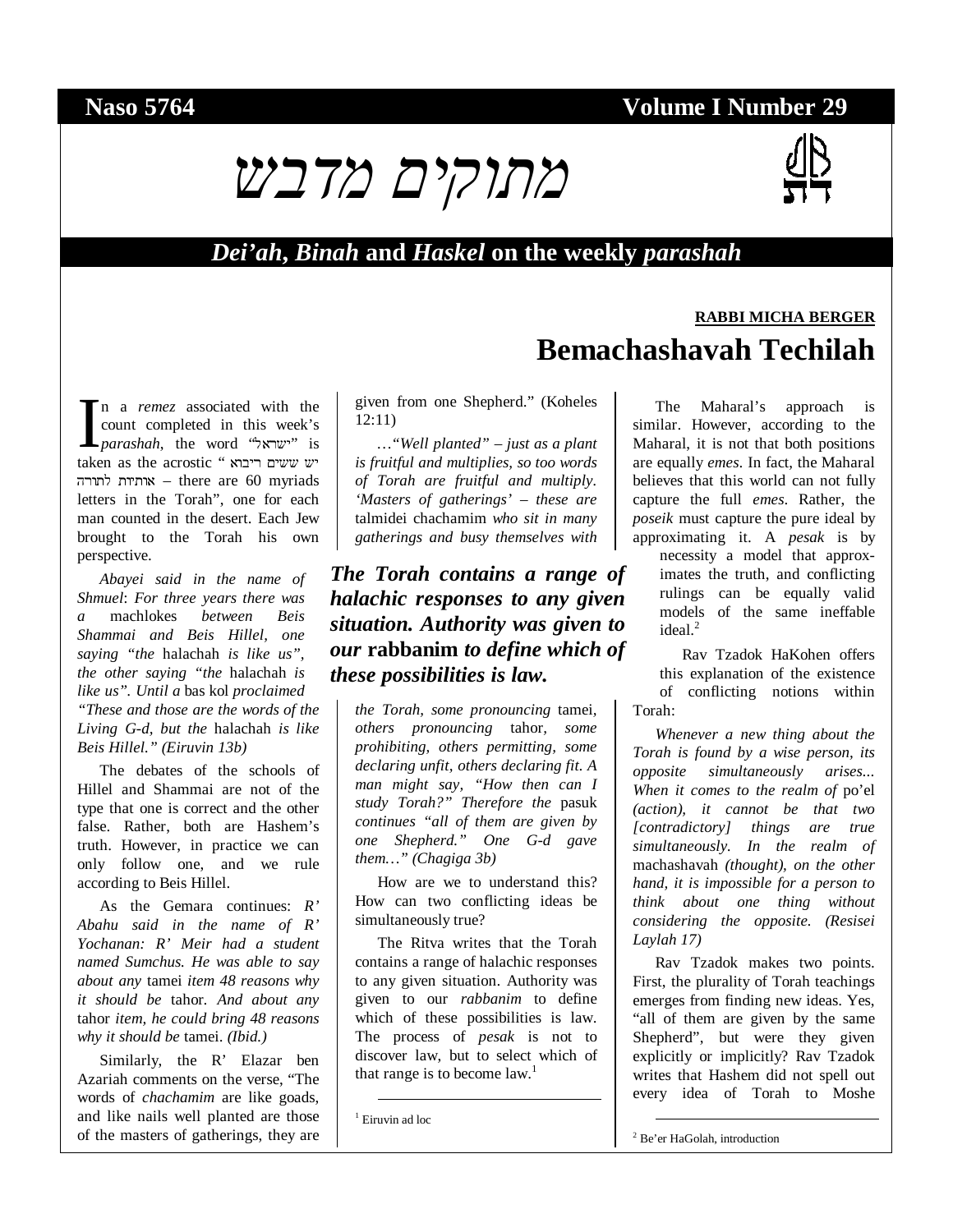Rabbeinu. Rather, He expressed the ideas from which we are to derive and deduce the rest.

The second point in Rav Tzadok's words is that in the realm of thought, contradiction is not only possible, but also necessary. While this seems surprising at first glance, it is central to our experience. We have all experienced moments of ambivalence. The person who learns of the death of a rich relative who left behind a large inheritance is obligated to bless G-d both as "*Dayan emes*", that the death was just, and as "*Tov uMeitiv*", the provider of the good of the inheritance.

We are used to a tradition of logic that began with Aristotle, one in which there is either truth or falsehood – nothing in between and certainly never both. However, there are other logical systems. In quantum mechanics, the physicist is called upon to consider a "superposition" of conflicting possibilities coexisting. In computer science, many explore "fuzzy logic", a logic system that explores the gray areas of questions such as "John is tall." How does one define a word like "tall" without having room for people at the edge of the definition?

When we looked at *Parashas Behar3* we looked at the need to have

 3 See <http://www.aishdas.org/mesukim/5764/ behar.pdf>

both reductionist and holistic analyses of Torah. We need to divide Torah down into its components an understand each, as well as find the understanding of Torah that inheres in the relationship between components. We suggested that this is why the first Mishnah explains the time for *Shema* in terms of the laws of

#### *In a* **machlokes***, both conclusions are Torah because both are built upon the original letters; both are perspectives of the same truth.*

*kehunah* and *taharos* rather than simply spell out the law directly. The meaning of our *din* inheres in its connection to related *dinim*.

This too opens the door for alternatives to Aristotelian logic. Nothing is individual. The smallest item is not a single yes/no question but something that takes its meaning from its relation to many others. It therefore can only be understood when simultaneously perceived in different ways from multiple perspectives.

A third point in Rav Tzadok's comments is that the human condition is based upon dialectics. We speak both of the greatness of man and his ability to comprehend, and his puniness and how little he can truly grasp. We can believe that man is basically good, and simultaneously that man is basically evil. If the Torah is to enable us to live within these conditions and

**2** *Mesukim Midevash* 

to perfect ourselves, it must be equipped to speak to both sides of these paradoxes simultaneously.

The Torah allows us to develop different conclusions based upon how we evolve as individuals and as a people as a whole. The Maharshal finds the source of this ability in the

> presence of the 600,000 people present at the giving of the Torah, in the Torah being given through multiple channels via multiple souls, each with its own perspective on the truth. $4$

Yes, the Torah embodies an absolute truth. Not every perspective is valid. Or, if we take the Maharal's approach, not every model is a full three-dimensional, this-world shadow of the supernal truth. The Torah was given to include 600,000 letters, to accommodate analysis from each person's perspective. In a *machlokes*, both conclusions are Torah because both are built upon the original letters; both are perspectives of the same truth. Within Rav Tzadok's world of *machashavah*, both truths are a fulfillment of the mitzvah of Torah study. However, in the world of *po'el*, one better represents the more pragmatically appropriate approach to Hashem given where we stand in relation to the ideal, from the perspective with which we view the mountain.

4 Yam shel Shelomo, Bava Kama, introduction.

# **RABBI GIL STUDENT Bakeish Shalom**

perforce vow to become a *nazir* and to refrain from drinking wine. Rashi explains that alcohol is frequently the cause of lewdness and marital infidelity. After seeing the *sotah*, a person might desire to

fter teaching the laws of the *sotah*, the wayward wife, the Torah moves on to the **A** fter teaching the laws of the *sotah*, the wayward wife, the Torah moves on to the laws of the *nazir*, one who vows to abstain from a number of otherwise permitted activities such as drinking wine. Rashi quotes the famous

question of R' Yehudah HaNasi, recorded in Sotah 2a, of why the Torah placed the laws of *nazir* directly after *sotah*. What is the connection between these two disaparate themes? R' Yehudah HaNasi's answer is that whoever sees a *sotah* in all her shame will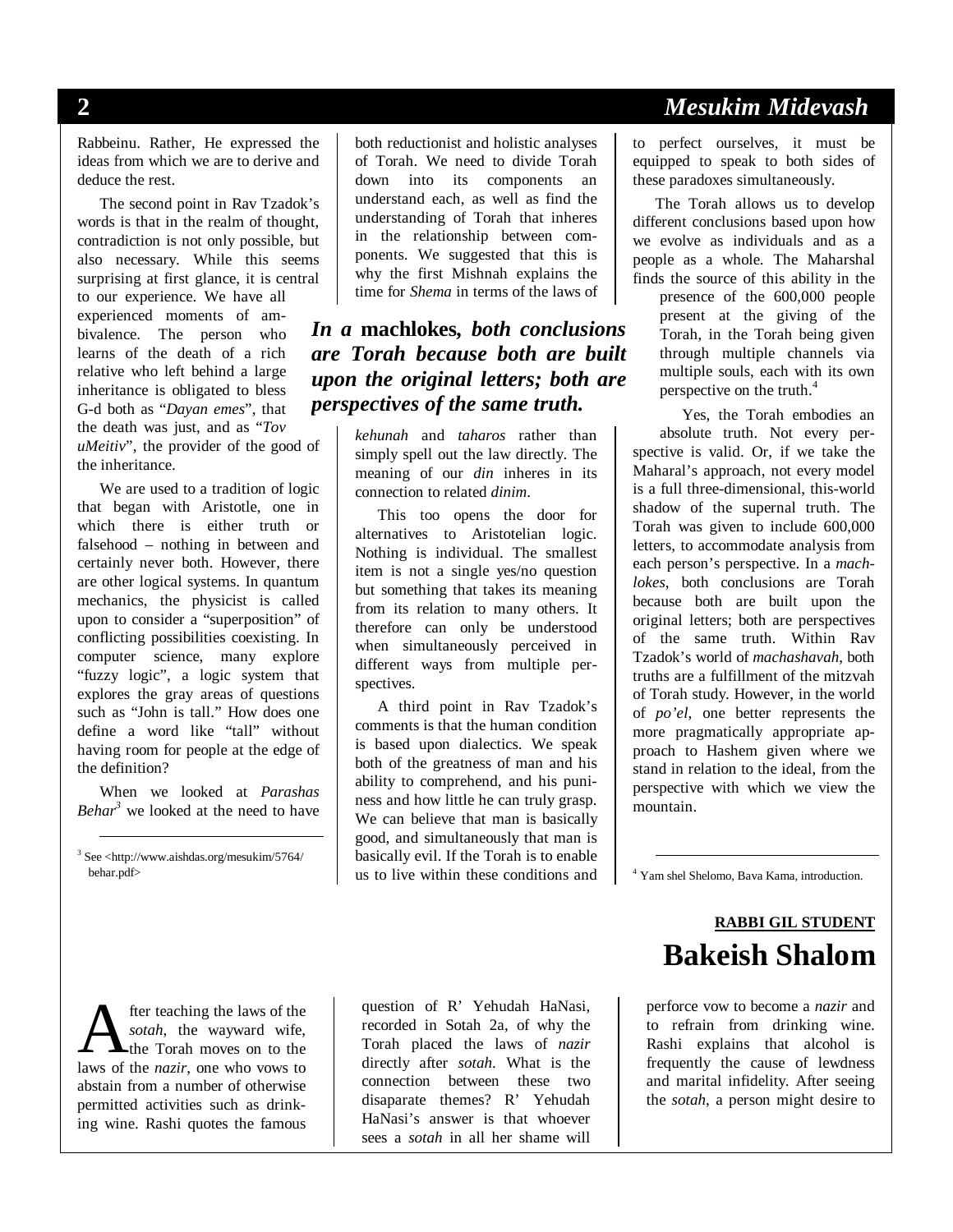# *Mesukim Midevash* **3**

refrain from anything that might cause this impropriety.<sup>1</sup>

The commentators are bothered with this logic. Someone who sees the results of infidelity does not need to further reinforce his position. Quite the opposite! His repulsion from the results of such acts has been greatly strengthened by what he has witnessed. If so, and this certainly seems to be human nature, why would someone who sees a *sotah* vow to become a *nazir* and refrain from drinking wine?

I believe that one possible explanation is as follows. The Torah commands us to "Judge your neighbor fairly" (Vayikra 19:15) which, among other things, obligates us to assume the best about our fellow Jews.<sup>2</sup> In explaining the rationale behind this *mitzvah*, the Semak writes as follows: "From one's judging others favorably one will think that no one but oneself sins and will return to his Creator [i.e. repent]."<sup>3</sup> When we recognize that others are sinning, we face less of a psychological burden to sin than otherwise. It is normal to be imperfect, we will think, and only those above-normal are careful about this matter. If, however, we believe that no one sins then performing such an act is not only

3 Semak, 225

an imperfection, it is abnormal. By being unable to control ourselves in that area, a matter in which everyone else – everyone "normal" – is able to refrain, we are proving that we are sub-normal. This is a big step to take, one that our natural psychology helps stop us from taking. Absent that boundary, though, falling prey to our desires is much more of a danger. This is why, the Semak suggests, we are obligated to believe whenever possible that others do not sin. It is not for their benefit but for own. It helps us maintain our personal boundaries against sin.

To phrase this differently, seeing someone sin reduces our immunity to that sin. Granted, our desire for that particular sin would have existed whether we had seen its violation or not. However, our automatic rejection of that desire is weakened by knowing – and seeing is certainly more powerful than hearing<sup>4</sup> – that others are not particularly careful in that area.

The Tosefta in Shevuos (3:4) says that "One who sees sinners was punished to see [them] and one who sees mitzvah performers was rewarded to see [them]." The implication of this passage, as the Chasdei David in the Vilna Shas explains, is that seeing a sin is a punishment for an earlier sin. Just like the Mishnah in Avos (4:2) tells us that the reward for a mitzvah is another mitzvah and the punishment for a sin is another sin, here the Tosefta is saying that the

4 Cf. Rosh Hashanah 25b

punishment for a sin is watching another sin. The clear implication is that watching a sin is bad (and, conversely, watching a mitzvah being performed is good). The Maharam Schick finds proof for this in Yoma (70a) and uses what he calls a "*sevara de'oraisa*" to conclude that one is prohibited from watching others sin.<sup>5</sup> One reason for this, although there are certainly other reasons as well, is that seeing the performance of a sin lowers our own psychological barrier to transgressing that sin ourselves.

Based on the above, we can now understand why someone who witnesses the shame of a *sotah* might want to take extra precautions and become a *nazir*. Recognizing that, now that he knows that such sins are not unthinkable but are actually performed by people he might see and interact with on a daily basis, his tolerance for such sins has been subtly strengthened and his psychological barrier against it has been weakened, he feels a need to fortify his own boundaries by creating a personal fence and refraining from partaking of the wine that can lead to such sins.

 5 Responsa Maharam Schick, Orach Chaim 71. See also Chafetz Chaim, Introduction, lav 11 and aseh 6 (and in the notes).

# **REB JONATHAN BAKER Sefasai Tiftach**

G-d, we come to the first major

aving concluded our study of the Morning *berachos*, a sequence of blessings and

personal acknowledgements that raise us from the borders of consciousness to a point where we can approach a relationship with **Fermion Constrained** Sequence of blessings and acknowledgements that sequence of blessings and and  $\begin{array}{c|c} \text{using } \text{because} & \text{if } \text{otherwise} \text{ and } \text{otherwise} \end{array}$  a relationship with  $\begin{array}{c|c} \text{Given } \text{otherwise} \end{array}$  a relationship with  $\begin{array}{c$ 

 <sup>1</sup> See Rashi, Bamidbar 6:2 and on Sotah 2a sv. *yazir*.

<sup>2</sup> See Shevuos 30a; Rambam, Sefer HaMitzvos, aseh 177. Elsewhere I discuss the absence of this obligation from Rambam's Mishneh Torah. On this, see R' Yerucham Fishel Perlow, Sefer HaMitzvos LeRasag, aseh 97.